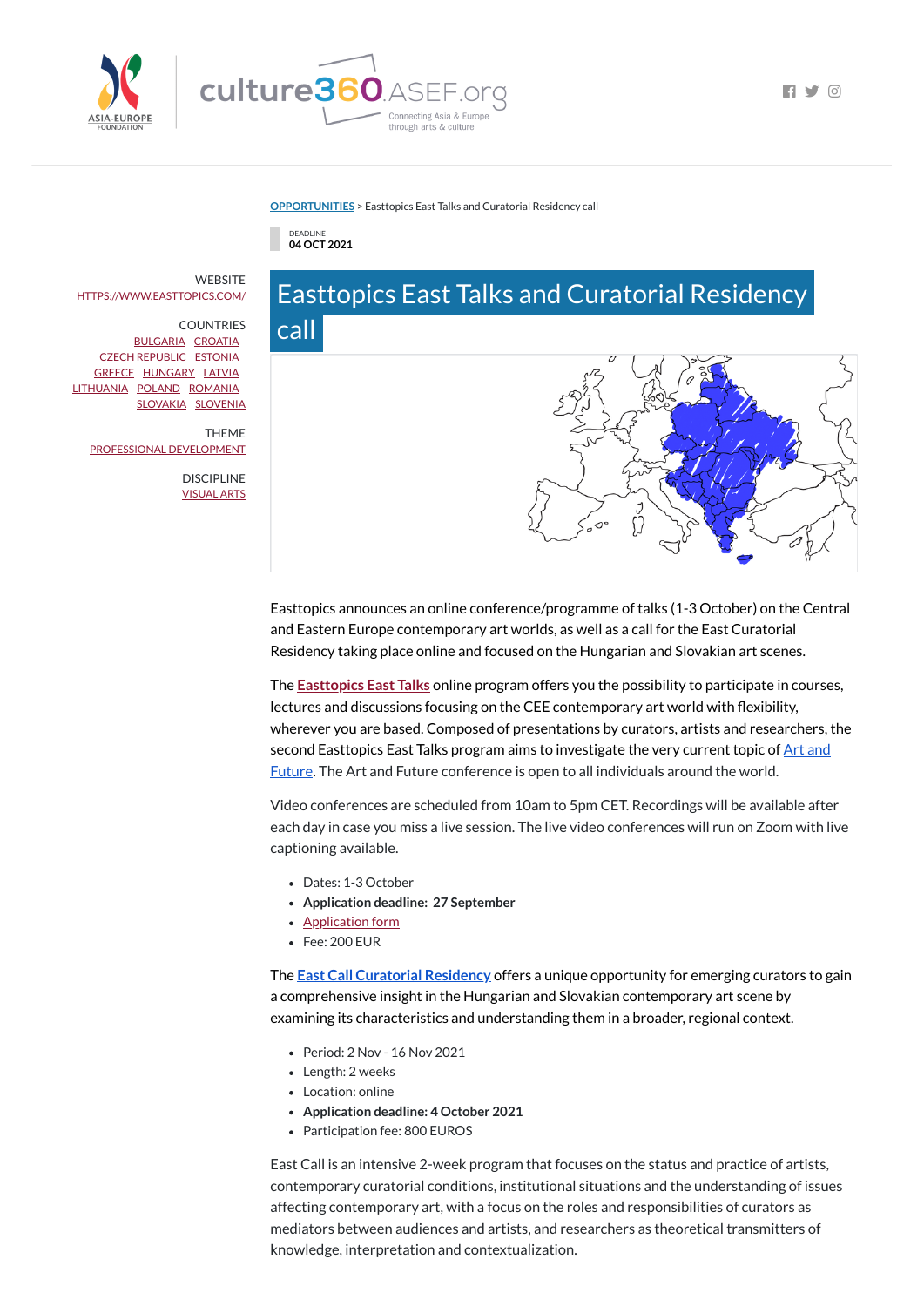East Call aims to foster dialogues on issues surrounding curation and to interrogate what constitutes "the curatorial" in the Central Eastern European region. The East Call program focuses on open, horizontal and conversation-based transfers of knowledge and experience.

The program is designed for emerging curators and curators-to-be still involved in their studies who expect to work in the field of contemporary art. It intends to introduce participants to current and relevant practices as well as to the mechanisms of curating in relation to exhibitions, institutions, audiences, aesthetics and cultural political discourse.

Throughout the two weeks, participants intensively expand their professional knowledge and practice by conducting in-depth investigations of contemporary exhibitions, getting introduced to case studies of leading curators and their engagements, taking part in curatorial workshops, visiting artist's studio, and exchanging, discussing with each other during the online meetings. By sharing the experiential and theoretical best practices of leading contemporary art museums, galleries, the program offers to the participants a unique chance to develop project ideas, conduct research of their particular interests, enrich connections and networks internationally as well as elaborate discussions with contemporary art professionals active in Budapest and Bratislava. The residency aims to conclude with the conception of a publication, the curation of an exhibition or the presentation of a lecture in the form of a case-study.







The course will include virtual gallery and museum visits, covering a range of curatorial models, where you will meet and have the opportunity to speak with professionals in the field. It also includes an online guest lectures from established curators and artists.

Easttopics also provides a budget for a project developed in the frame of and as a result of the residency program.